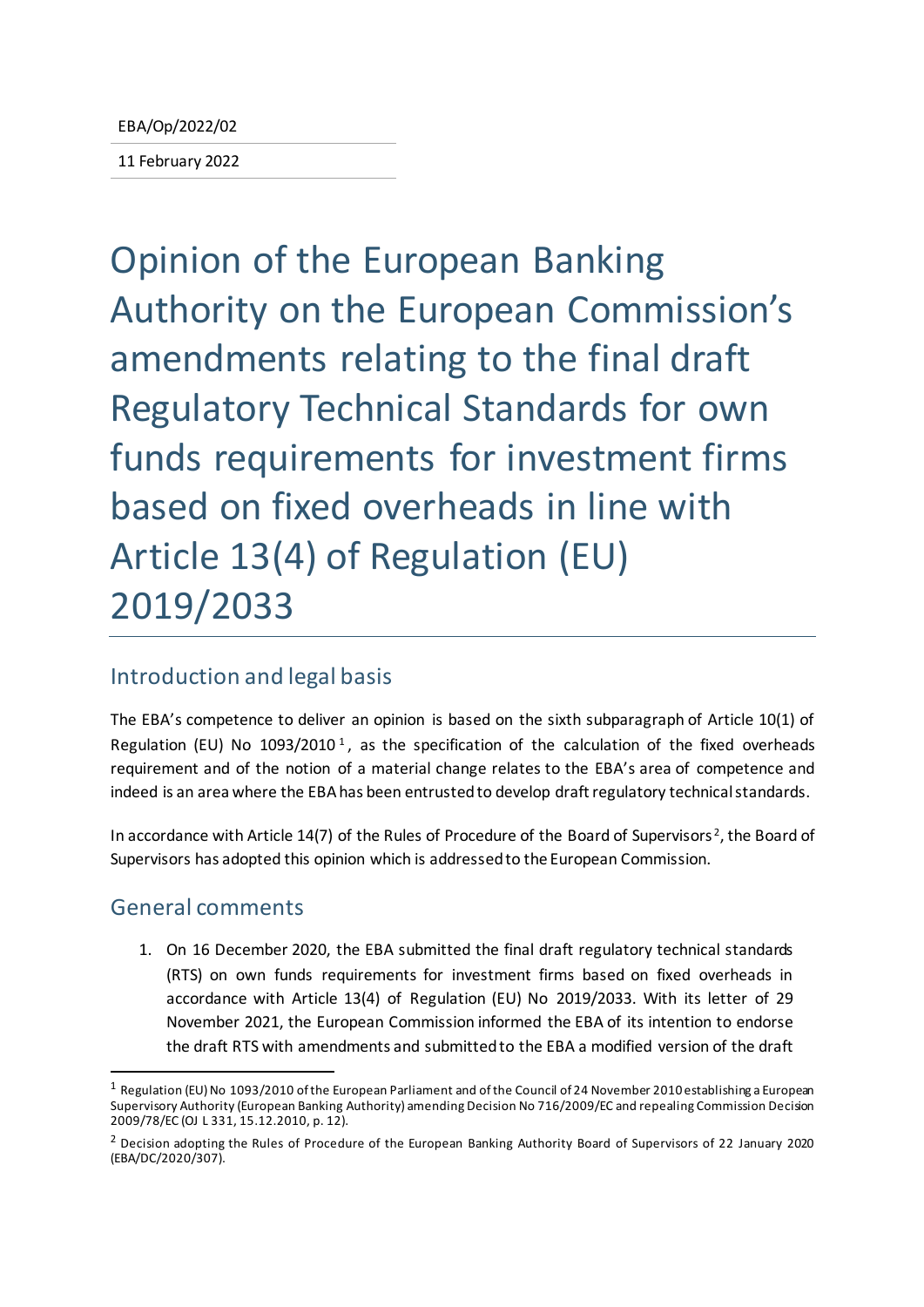RTS with its envisaged changes.

- 2. With regard to those amendments envisaged by the European Commission which are of a substantive nature, the EBA considerthat they alter the draft RTS in a significant manner from the policy perspective and therefore warrant a formal opinion as set out in Article 10 of the EBA Regulation. The EBA is however also of the view that the amendments, despite the substantive nature of the changes, continue tomaintain a good balance between the flexibility and risk sensitivity required for the calculation of the fixed overheads requirement and the need for a harmonised regulatory framework. Consequently, the EBA has no concerns in terms of the proposed amendments.
- 3. The EBA also agrees with the remaining changes summarised in the subsection 'Nonsubstantive changes', due to their nature as non-substantive and given their usefulness in clarifying the text.

# Specific comments

### **Substantive changes: additional point for deduction from total expenses in the case of investment firms that are market makers**

4. Article 1(6) of the draft RTS submitted by the EBA on 16 December 2020 adds further elements for deduction from total expenses to the list of deductions detailed in Article 13(4) of Regulation (EU) No 2019/2033. The European Commission has added a supplementary element to this list. This element specifically concerns investment firms that are market makers and targets fees that would be incurred by the firm in the context of a wind-down. Thus, an amount for deduction (*A*) is proposed based on the following formula:

$$
A=B-4*C
$$

where:

*B* = trading fees paid by the market maker for transactions executed for the sole purpose of providing liquidity to the market or markets for which the market maker provides marketmaking activities (yearly amount), where those fees have not directly been passed on and charged to customers;

*C* = trading fees that would be incurred to sell a portfolio of securities equivalent to the largest end-of-day inventory of securities, held by the market maker for market-making purposes, over the preceding year.

5. The EBA notes that this change is based on the fact that, in the particular case of market makers, the provision in Article 1(6)(a) of the submitted draft RTS stating that the deduction of trading fees is allowed 'only where they are directly passed on and charged to customers' cannot be applied as, in line with the notion of market maker in Directive (EU) No 2014/65, when an investment firm is acting as market maker, its counterparties are not considered as 'customers'.